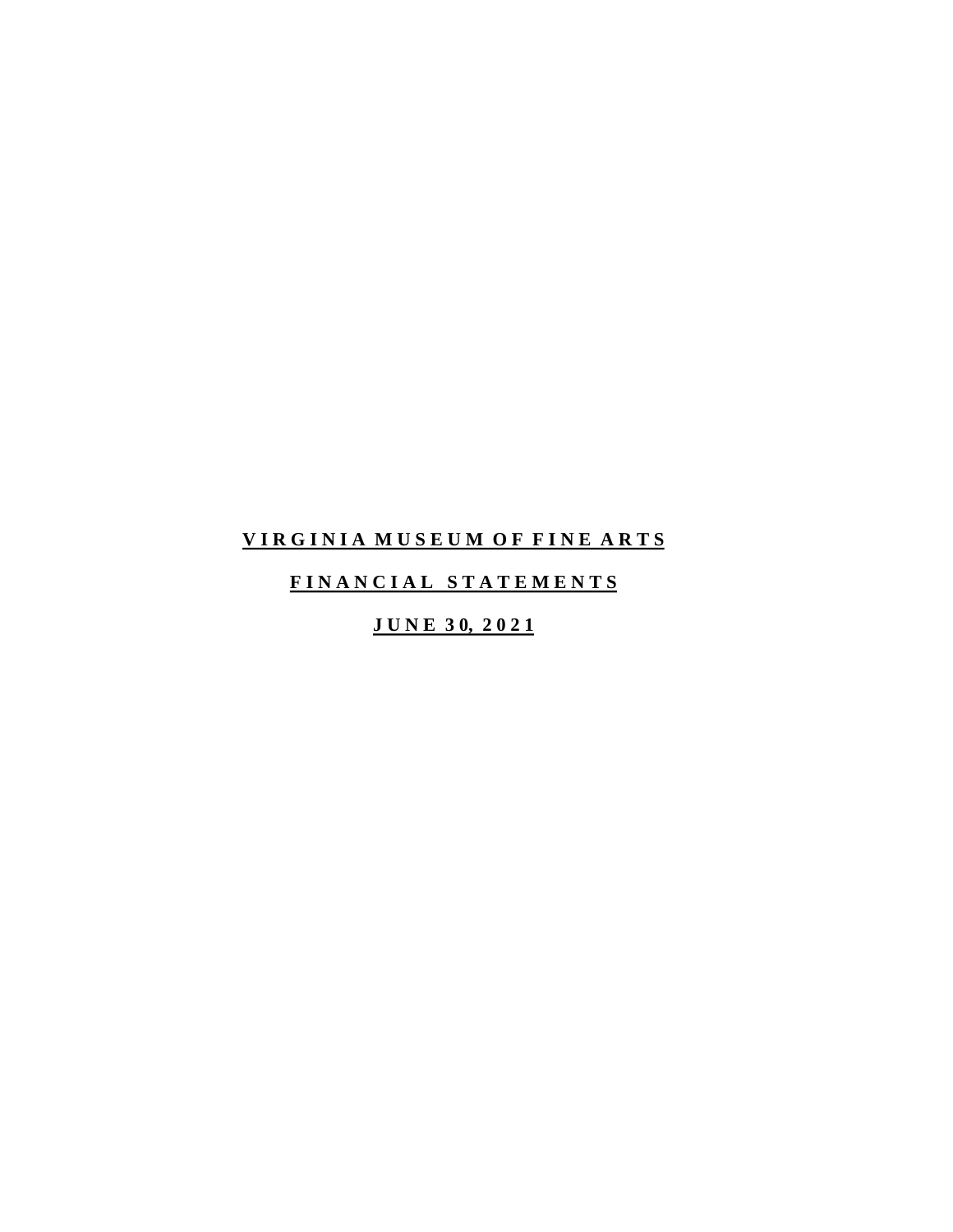## **TABLE OF CONTENTS**

**PAGE**

| <b>Synopsis of Financial Statements</b>                            |                         |
|--------------------------------------------------------------------|-------------------------|
|                                                                    | $\mathbf{1}$            |
| Consolidated Statement of Revenues, Expenditures and Fund Balances | $\overline{2}$          |
|                                                                    | 3                       |
|                                                                    | $\overline{\mathbf{4}}$ |
|                                                                    | 5                       |
|                                                                    | 6                       |
|                                                                    | $\overline{7}$          |
|                                                                    | 8                       |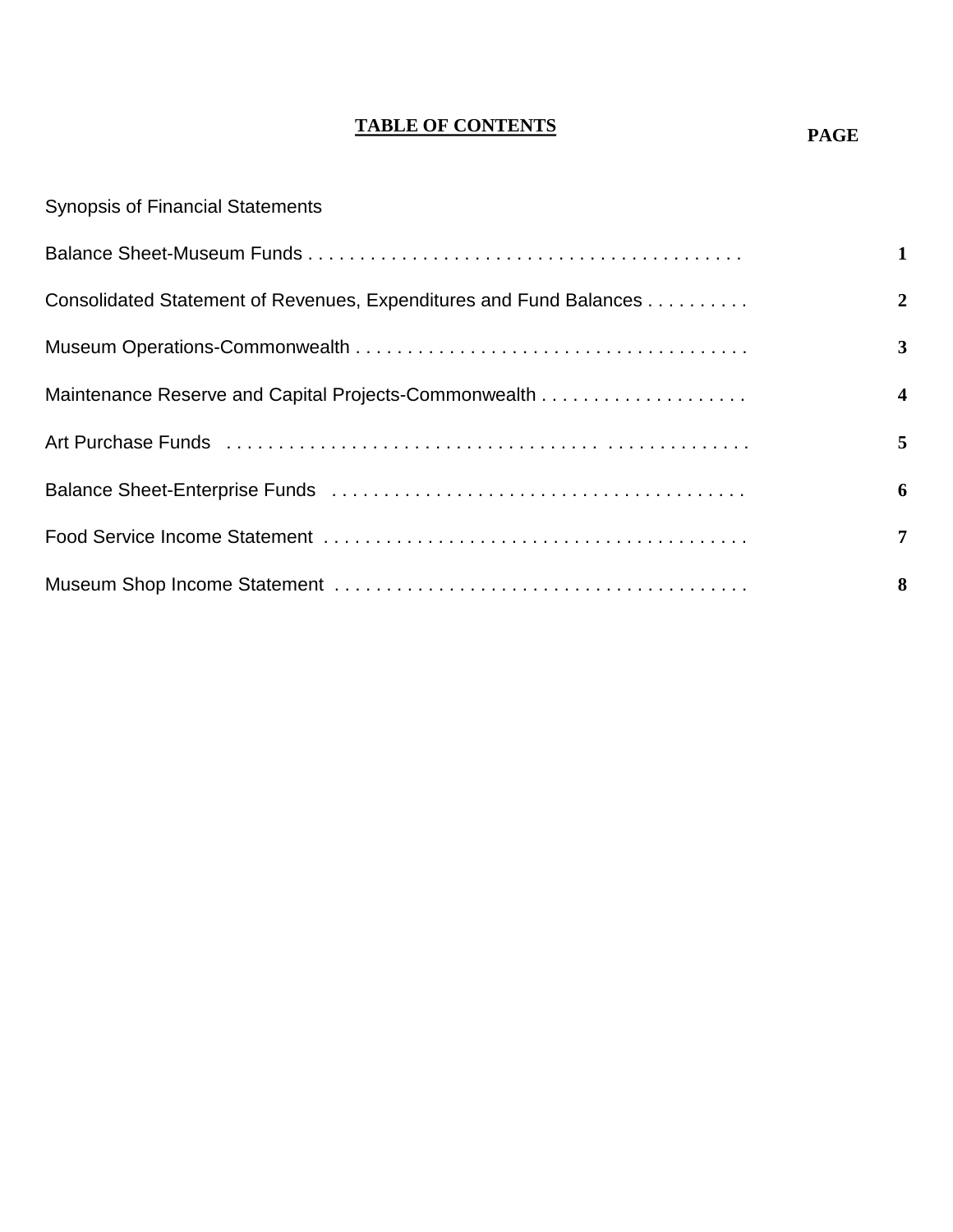#### **VIRGINIA MUSEUM OF FINE ARTS Synopsis of Financial Statements June 30, 2021**

| <b>PAGE</b>    |                                                                                                                   | <b>DESCRIPTION</b> | 2020-21                    | 2019-20              |
|----------------|-------------------------------------------------------------------------------------------------------------------|--------------------|----------------------------|----------------------|
| 1              | <b>Balance Sheet:</b><br>Cash                                                                                     |                    | 282,219                    | 310,209              |
| $\overline{2}$ | <b>Consolidated Statement-Revenue &amp; Expenditures:</b><br><b>Total Revenues</b>                                |                    | 32,934,509                 | 31,575,301           |
|                | Percent of Increase (Decrease)                                                                                    |                    | 4.3%                       |                      |
|                | <b>Total Expenditures</b>                                                                                         |                    | 31,811,750                 | 31,813,482           |
| $\mathbf{3}$   | <b>Museum Operations</b><br><b>Total Revenue</b>                                                                  |                    | 32,734,509                 | 31,547,618           |
|                | Percent of Increase (Decrease)                                                                                    |                    | 3.8%                       |                      |
|                | <b>Total Expenditures</b>                                                                                         |                    | 31,568,700                 | 31,223,025           |
|                | Percent of Increase (Decrease)                                                                                    |                    | 1.1%                       |                      |
|                | <b>Percent of Budget</b>                                                                                          |                    | 90.1%                      | 89.9%                |
|                | <b>Level Spending</b>                                                                                             |                    | 100.0%                     | 100.0%               |
| 5              | <b>Art Purchase Funds:</b><br><b>Balance</b>                                                                      |                    | 108,806                    | 108,806              |
| 7              | <b>Food Service Operations:</b><br>Net Income (Loss) - (Food & Beverages)<br><b>Transfer to Museum Operations</b> |                    | (1, 101, 972)<br>1,200,000 | (582, 457)           |
| 8              | <b>Museum Shop Operations:</b><br>Net Income(Loss)<br><b>Transfer to Museum Operations</b>                        |                    | (169, 114)                 | 58,138<br>(307, 970) |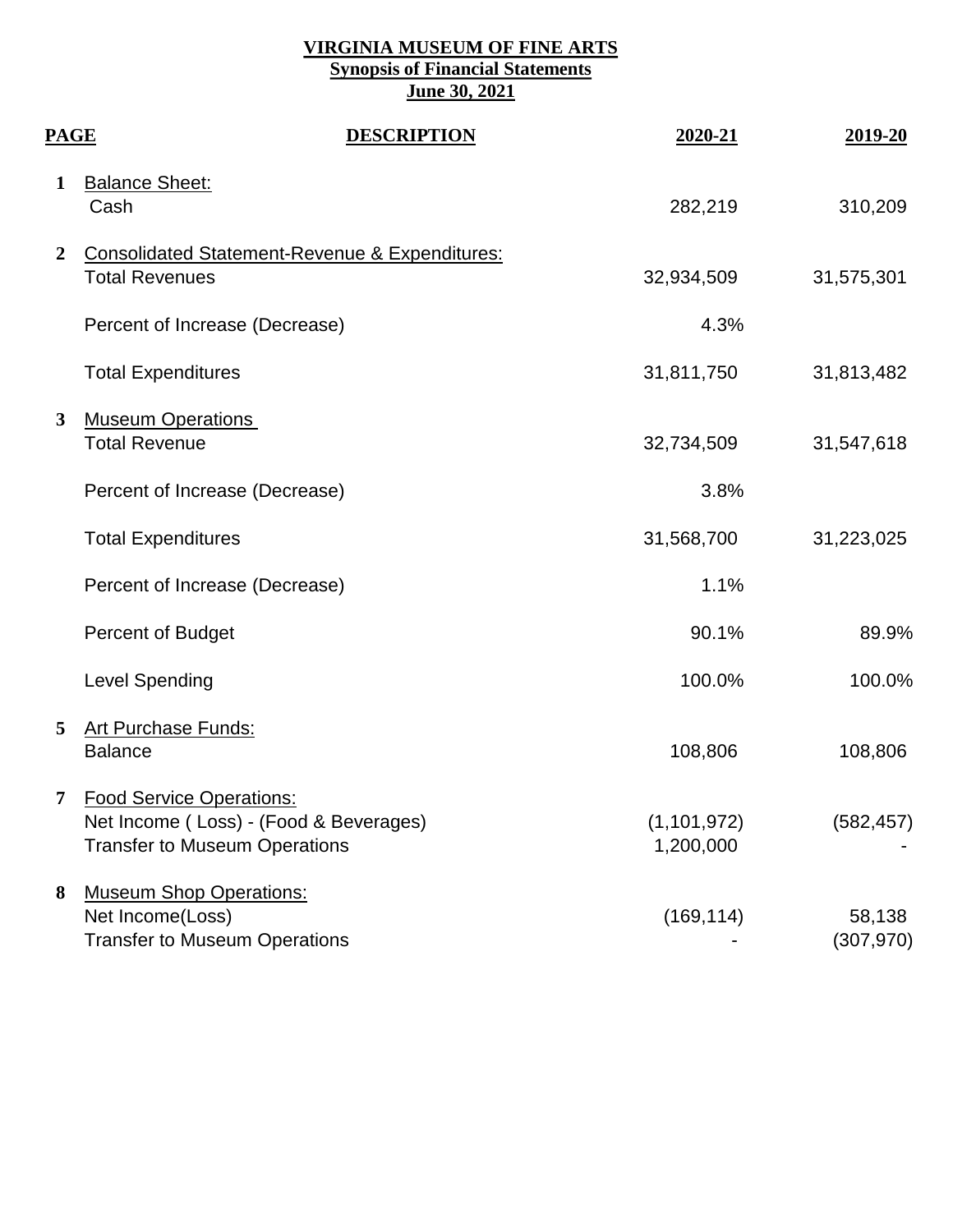#### **VIRGINIA MUSEUM OF FINE ARTS Museum Funds Balance Sheet June 30, 2021**

## **ASSETS**

| <b>COMMONWEALTH FUNDS:</b>                             |             |             |
|--------------------------------------------------------|-------------|-------------|
| <u>Cash:</u><br>On Deposit-Treasurer of Virginia       |             | 2,862,372   |
|                                                        |             |             |
| <b>Appropriations Available:</b>                       |             |             |
| <b>General Fund-Operations</b>                         |             | 329,257     |
| <b>Capital Projects</b>                                |             | 13,888,215  |
| <b>Fixed Assets:</b>                                   |             |             |
| Land (Assessed Value)                                  | 670,000     |             |
| <b>Buildings (Net of Depreciation)</b>                 | 148,417,672 |             |
| Equipment (Net of Depreciation)                        | 960,512     |             |
| <b>Construction in Progress</b>                        |             | 150,048,184 |
| <b>LOCAL FUNDS:</b>                                    |             |             |
| Cash                                                   |             | 277,219     |
| Cash- Change Funds                                     |             | 2,600       |
| <b>Cash-Credit Card Fund</b>                           |             | 5,000       |
| <b>RECEIVABLES:</b>                                    |             |             |
| <b>Travel Advances/ Due From Enterprises</b>           |             |             |
| <b>Other Advances/Receivable</b>                       |             | (7,580)     |
| Due from Foundation (Capital Projects)                 |             | 29,891      |
| <b>TOTAL ASSETS</b>                                    |             |             |
|                                                        |             | 167,435,159 |
| <b>LIABILITIES AND FUND BALANCES</b>                   |             |             |
| <b>LIABILITIES:</b>                                    |             |             |
| <b>Accounts Payable</b>                                |             | 1,925,228   |
| Due to VMFA Foundation                                 |             |             |
| <b>Deferred Credits</b>                                |             |             |
|                                                        |             |             |
| <b>FUND BALANCES:</b><br>Expendable-Operating (Page 2) |             | 15,461,747  |
| <b>Investment-Fixed Assets</b>                         |             |             |
|                                                        |             | 150,048,184 |
| <b>TOTAL LIABILITIES AND FUND BALANCES</b>             |             | 167,435,159 |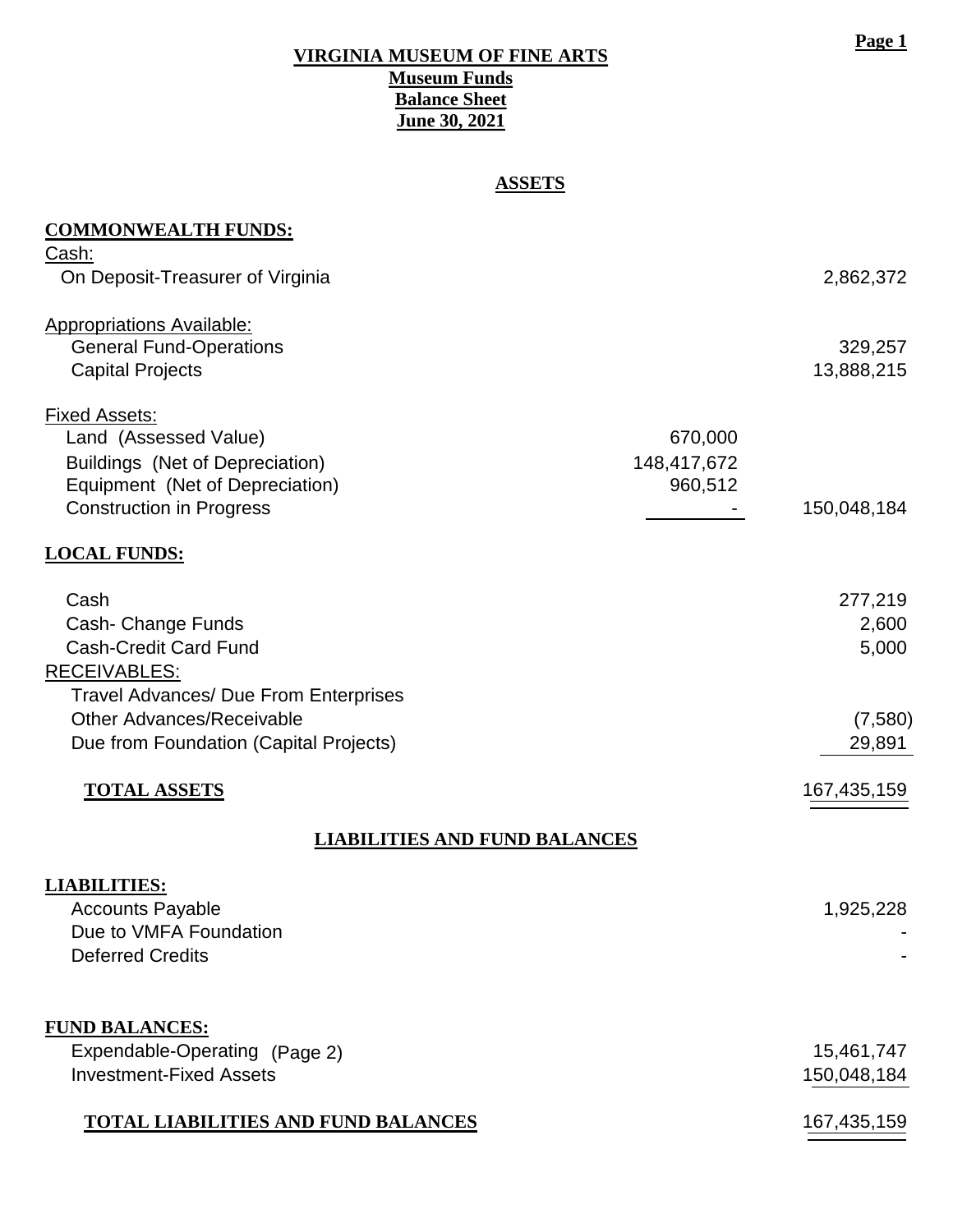#### **VIRGINIA MUSEUM OF FINE ARTS Consolidated Statement of Revenues, Expenditures and Fund Balances June 30, 2021**

|                                      | <b>Balance</b><br>July 1, | <b>Revenue</b><br>and | <b>Expenditures</b><br>and | <b>Balance</b><br><b>June 30,</b> |
|--------------------------------------|---------------------------|-----------------------|----------------------------|-----------------------------------|
| <b>FUNDS</b>                         | 2020                      | <b>Transfers</b>      | <b>Transfers</b>           | 2021                              |
| Commonwealth:                        |                           |                       |                            |                                   |
| Museum                               | 142,172                   | 32,734,509            | 31,610,280                 | 1,266,401                         |
| Other (Page 4)                       | 10,328,883                | 5,494,923             | 1,905,700                  | 13,918,107                        |
| <b>Total Commonwealth</b>            | 10,471,055                | 38,229,432            | 33,515,979                 | 15,184,508                        |
| <b>Museum Funds Operating:</b>       |                           |                       |                            |                                   |
| <b>State Budget Support</b>          | 169,903                   | 200,000               | 201,470                    | 168,433                           |
| <b>Total Operating</b>               | 169,903                   | 200,000               | 201,470                    | 168,433                           |
| <b>Local Funds Endowment Income:</b> |                           |                       |                            |                                   |
| Williams-Other (Page 5)              | 108,806                   |                       |                            | 108,806                           |
| <b>Total Endowment Income</b>        | 108,806                   |                       |                            | 108,806                           |
| <b>Grand Total</b>                   | 10,749,764                | 38,429,432            | 33,717,449                 | 15,461,747                        |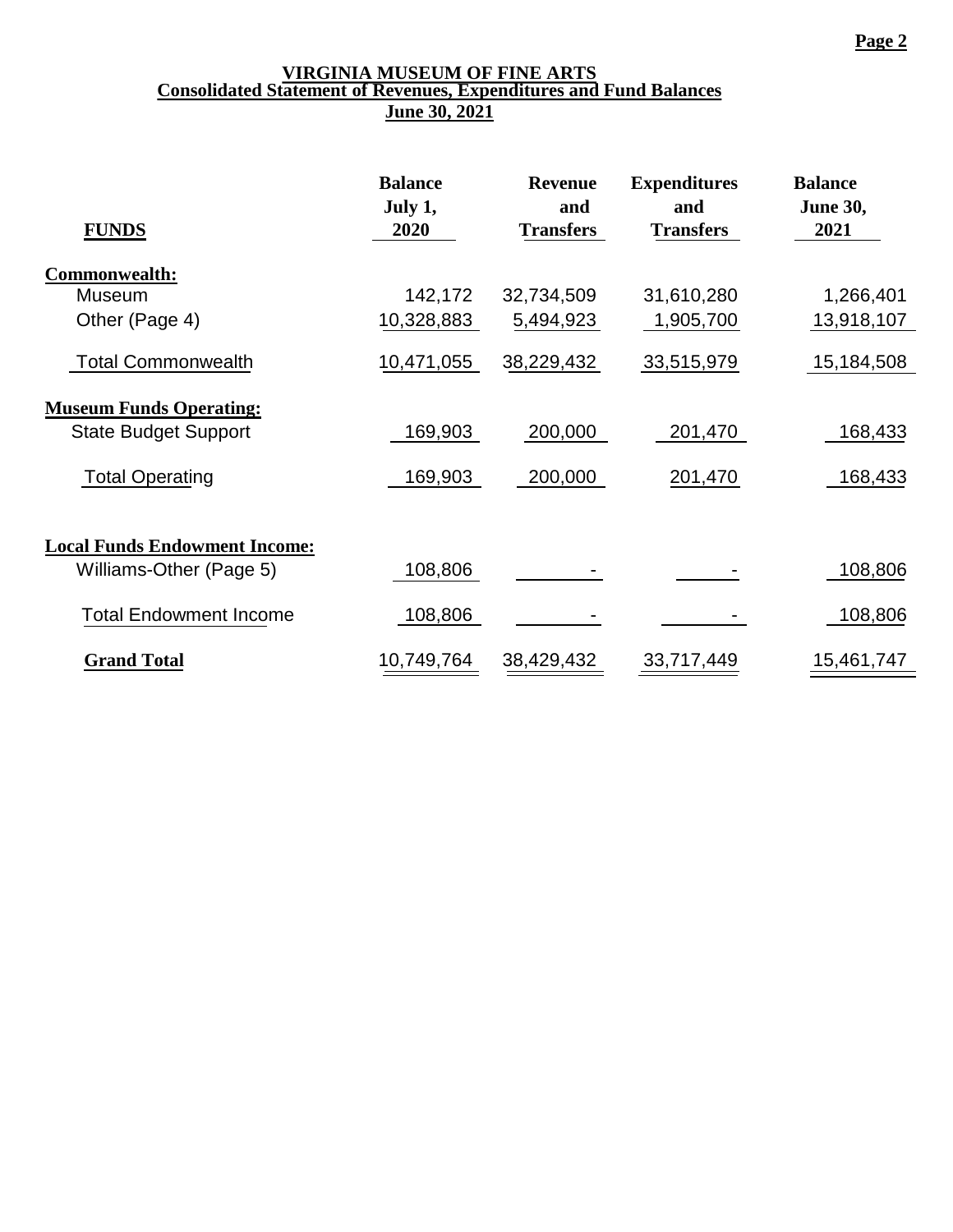## **VIRGINIA MUSEUM OF FINE ARTS Museum Operations-Commonwealth**

# **Comparative Statement of Revenues, Expenditures and Budget**

**June 30, 2021**

|                                       |             |            | Annual        | <b>Percent</b>   |
|---------------------------------------|-------------|------------|---------------|------------------|
|                                       | June        |            | <b>Budget</b> | of Actual        |
|                                       | 2020-21     | 2019-20    | FY 2021       | <b>To Budget</b> |
| <b>Balance Available-July 1</b>       | 142,172     | 154,152    |               | 100%             |
| <b>Revenues:</b>                      |             |            |               |                  |
| Appropriations                        | 11,176,217  | 10,871,872 | 11,038,464    | 101.2%           |
| Admissions                            | 676,985     | 567,084    | 2,080,866     | 32.5%            |
| <b>Tuitions &amp; Fees</b>            | 255,351     | 651,978    | 425,069       | 60.1%            |
| Memberships                           | 1,617,653   | 1,944,947  | 2,252,630     | 71.8%            |
| <b>Enterprise Support</b>             |             | 307,970    |               |                  |
| <b>Mellon Traveling</b>               | 75,000      | 1,609,220  | 505,000       | 14.9%            |
| <b>Program Ticket Sales</b>           | 1,683       | 88,414     | 80,000        | 2.1%             |
| <b>Scavenger Hunt</b>                 |             | 2,170      |               | 0.0%             |
| <b>Collection Loans</b>               |             |            |               | 0.0%             |
| <b>Statewide Partnership Revenues</b> | 1,457       | 3,509      |               |                  |
| <b>Photography Sales</b>              | 23,854      | 12,930     | 13,000        | 183.5%           |
| <b>Parking Fees</b>                   | 178,209     | 143,506    | 250,000       | 71.3%            |
| <b>Other Museum</b>                   | 580,838     | 322,917    |               | 0.0%             |
| Grants-Federal                        | 359,240     | 324,838    | 180,050       | 199.5%           |
| Other-Support(Foundation)             | 691,357     | 1,414,620  | 1,166,035     | 59.3%            |
| Virginia Museum Foundation:           |             |            |               |                  |
| Gifts/Endowments                      | 17,096,665  | 13,281,644 | 17,056,204    | 100.2%           |
| <b>Total Revenues</b>                 | 32,734,509  | 31,547,619 | 35,047,318    | 93.4%            |
| <b>Expenditures:</b>                  |             |            |               |                  |
| <b>Director's Office</b>              | 1,304,952   | 1,285,940  | 1,411,584     | 92%              |
| Finance & Administration              | 4,401,038   | 3,906,998  | 5,288,756     | 83%              |
| <b>Human Resources</b>                | 1,091,647   | 987,765    | 979,096       | 111%             |
| <b>Marketing &amp; Communications</b> | 2,059,969   | 2,097,090  | 2,300,457     | 90%              |
| Art & Education                       | 8,455,145   | 8,487,327  | 10,170,958    | 83%              |
| <b>Conservation &amp; Collections</b> | 4,881,531   | 4,870,346  | 5,101,391     | 96%              |
| <b>Facilities Management</b>          | 6,798,504   | 6,740,167  | 6,805,824     | 100%             |
| <b>Information Technology</b>         | 2,144,796   | 2,397,598  | 2,460,828     | 87%              |
| <b>Member Services</b>                | 431,110     | 449,794    | 528,424       | 82%              |
| <b>Total Expenditures</b>             | 31,568,700  | 31,223,025 | 35,047,318    | 90%              |
| Non General Fund Reversion            | 11,689      | 24,516     |               |                  |
| <b>Capital Expenditures</b>           | 29,891      | 312,056    |               |                  |
| <b>Balance Available- June 30</b>     | 1,266,401   | 142,174    |               |                  |
|                                       | (To Page 2) |            |               |                  |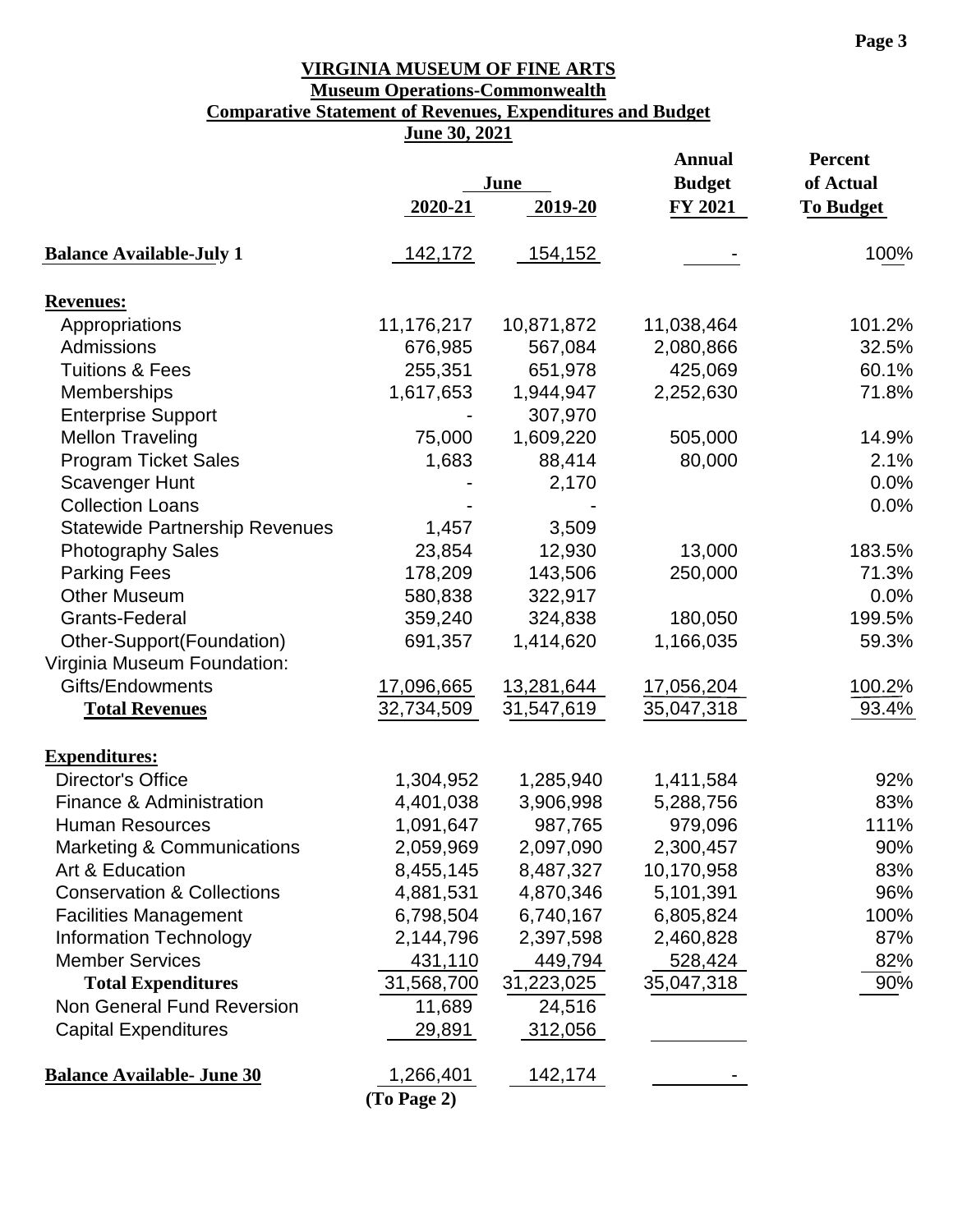#### **VIRGINIA MUSEUM OF FINE ARTS Statement of Revenue and Expenditures Maintenance Reserve & Capital Projects June 30, 2021**

| <b>Description</b>                       | <b>Balance</b><br>July 1,<br>2020 | Approps.<br>or<br>Revenue | <b>Transfers</b><br>or<br><b>Expenditure</b> | <b>Available Approps.</b><br><b>June 30,</b><br>2021 |
|------------------------------------------|-----------------------------------|---------------------------|----------------------------------------------|------------------------------------------------------|
| <b>Maintenance Reserve</b>               | 218,291                           | 837,203                   | 689,508                                      | 365,986                                              |
| <b>Capital Projects</b>                  |                                   |                           |                                              |                                                      |
| <b>Renovate Robinson House</b>           | 57,250                            |                           | 29,891                                       | 27,359                                               |
| Air Handling Units (1 & 2)               | 209,912                           |                           | 49,333                                       | 160,579                                              |
| <b>Replace Roof Drains-Pauley Ctr</b>    | 18,218                            | 999,000                   | 795,237                                      | 221,981                                              |
| Air Handling Units (3,4,5,8,11)          | 62,432                            | 3,412,000                 | 28,269                                       | 3,446,163                                            |
| Repair/Replace Plywood-Mellon            | 2,130                             |                           |                                              | 2,130                                                |
| <b>Repair Museum Building</b>            | 313,025                           | 246,720                   | 247,737                                      | 312,008                                              |
| <b>Replace Life &amp; Safety Systems</b> | 397,625                           |                           | 65,724                                       | 331,902                                              |
| <b>Museum Expansion Design</b>           | 6,300,000                         |                           |                                              | 6,300,000                                            |
| Repair Sculpture Garden                  | 2,750,000                         |                           |                                              | 2,750,000                                            |
| <b>Totals</b>                            | 10,328,883                        | 5,494,923                 | 1,905,700                                    | 13,918,107                                           |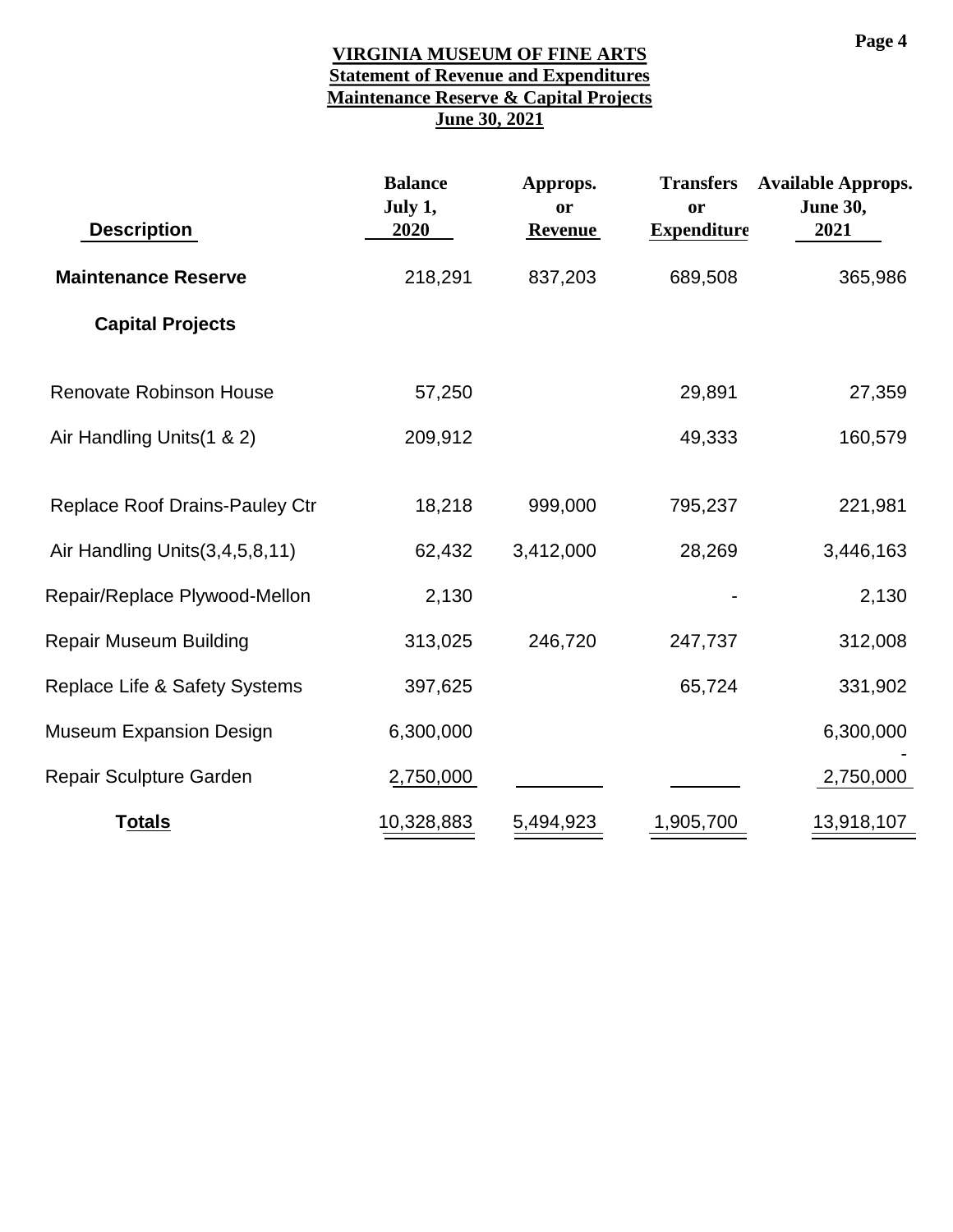#### **VIRGINIA MUSEUM OF FINE ARTS ART PURCHASE FUNDS June 30, 2021**

|                                                             | <b>Balance</b> |                |                        | <b>Balance</b>  |
|-------------------------------------------------------------|----------------|----------------|------------------------|-----------------|
|                                                             | July 1,        |                | <b>Transfers &amp;</b> | <b>June 30,</b> |
|                                                             | <b>2020</b>    | <b>Revenue</b> | <b>Expenditures</b>    | 2021            |
| <b>Trustee-Operating:</b>                                   |                |                |                        |                 |
| Mary M. Parsons                                             |                |                |                        |                 |
| <b>De-Accession Sales</b>                                   |                |                |                        |                 |
|                                                             |                |                |                        |                 |
| <b>Total</b><br><b>Trustee-Endowment:</b><br><b>Income:</b> |                |                |                        |                 |
| <b>Williams Fund:</b>                                       |                |                |                        |                 |
| <b>Other Objects</b>                                        | 108,806        |                |                        | 108,806         |
| <b>Total</b>                                                | 108,806        |                |                        | 108,806         |
| <b>Grand Total</b>                                          | 108,806        |                |                        | 108,806         |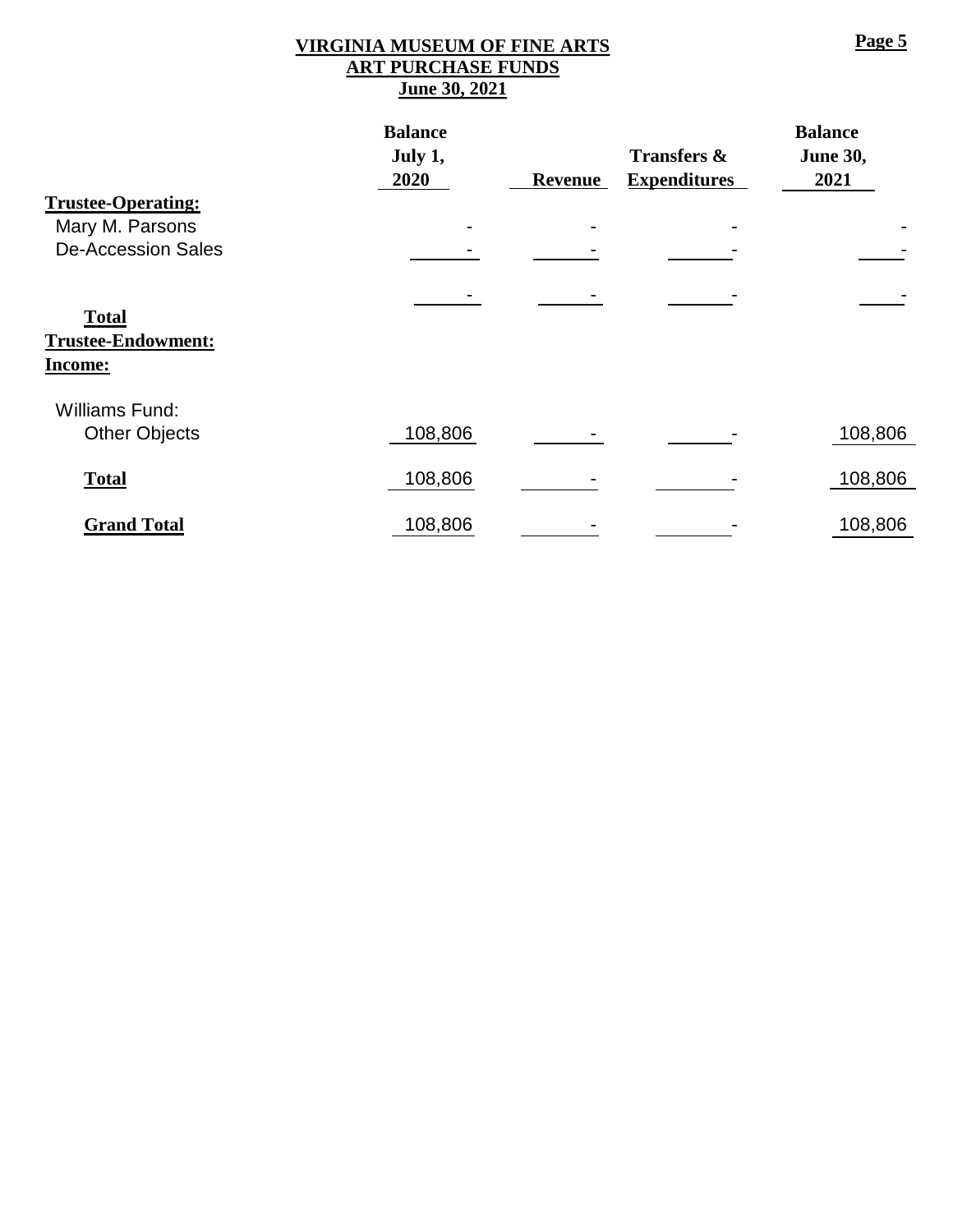#### **VIRGINIA MUSEUM OF FINE ARTS**

**Enterprise Funds Balance Sheet June 30, 2021**

# **FOOD MUSEUM ASSETS SERVICE SHOP TOTAL** Cash 60,234 502,573 562,807 Petty Cash 6,500 2,800 2,700 5,500 Advances/ Receivables 64,361 (1,664) 62,697 Deposits and the contract of the contract of the contract of the contract of the contract of the contract of the contract of the contract of the contract of the contract of the contract of the contract of the contract of t Inventories 296,634 376,210 **Total** 206,971 800,243 1,007,214

#### **LIABILITIES AND FUND EQUITY:**

#### **Liabilities:**

| <b>Accounts Payable</b>            | 65,977        | 32,669     | 98,646      |
|------------------------------------|---------------|------------|-------------|
| <b>Salaries Payable</b>            | 158,811       | 44,705     | 203,516     |
| <b>Sales Taxes Payable</b>         | 31,237        | 6,473      | 37,710      |
| <b>Other Liabilities</b>           | 179,783       | 17,927     | 197,710     |
|                                    |               |            |             |
| <b>Total Liabilities</b>           | 435,809       | 101,774    | 537,583     |
|                                    |               |            |             |
| <b>Fund Equity:</b>                |               |            |             |
| Balance-July 1, 2020               | (326, 866)    | 867,583    | 540,717     |
| Add: Net Income (Loss) (Pages 7,8) | (1, 101, 972) | (169, 114) | (1,271,086) |
|                                    |               |            |             |
| <b>Add: Foundation Support</b>     | 1,200,000     |            | 1,200,000   |
|                                    |               |            |             |
| <b>Total Fund Equity</b>           | (228, 838)    | 698,469    | 469,631     |
|                                    |               |            |             |
| <b>Total</b>                       | 206,971       | 800,243    | 1,007,215   |

#### **Page 6**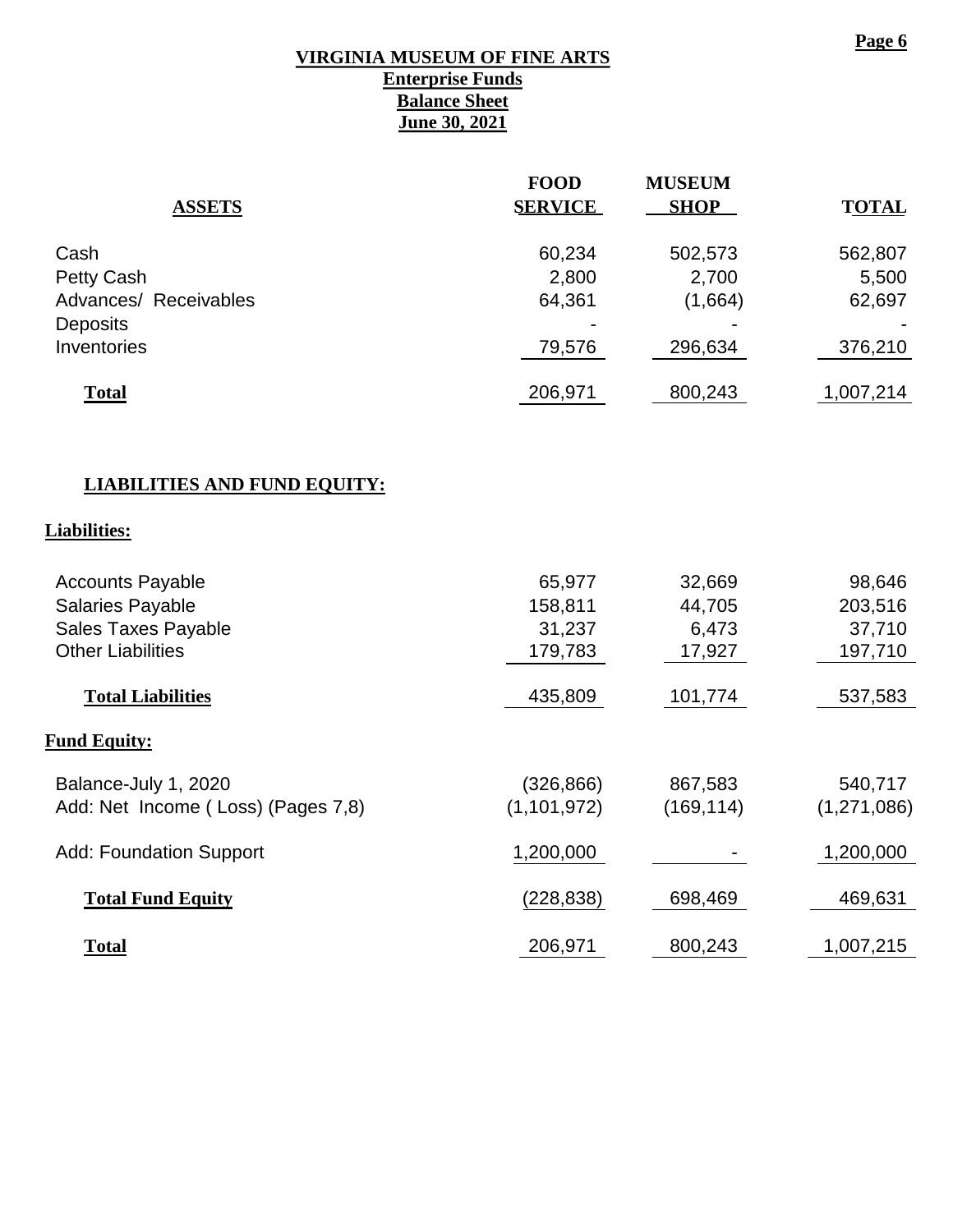## **VIRGINIA MUSEUM OF FINE ARTS**

|                                        | <b>Food Service Operations</b> |            |                      |                      |
|----------------------------------------|--------------------------------|------------|----------------------|----------------------|
|                                        | <b>Month and YTD</b>           |            |                      |                      |
|                                        | June                           |            | <b>Year to Date</b>  |                      |
| <b>Sales-Food</b>                      | <u>2021</u><br>195,390         | 2020       | 2020-21<br>1,207,438 | 2019-20<br>2,187,864 |
| Inventory-Beginning                    | 23,512                         | 29,134     | 26,294               | 34,424               |
| Purchases                              | 66,469                         |            | 483,934              | 739,120              |
| Inventory-Ending                       | (25,561)                       | (26, 294)  | (25, 561)            | (26, 294)            |
|                                        |                                |            |                      |                      |
| <b>Cost of Sales-Food</b>              | 64,420                         | 2,840      | 484,667              | 747,250              |
| <b>Gross Profit \$-Food</b>            | 130,970                        | (2,840)    | 722,771              | 1,440,614            |
| <b>Gross Profit %-Food</b>             | 67.0%                          | 0.0%       | 59.9%                | 65.8%                |
| <b>Sales-Beverages</b>                 | 65,601                         |            | 413,584              | 783,730              |
| <b>Cost of Sales-Beverages:</b>        |                                |            |                      |                      |
| <b>Inventory-Beginning</b>             | 47,467                         | 90,139     | 89,987               | 87,417               |
| Purchases                              | 26,324                         |            | 102,969              | 289,279              |
| Inventory-Ending                       | (54, 015)                      | (89, 987)  | (54, 015)            | (89, 987)            |
| <b>Cost of Sales-Beverages</b>         | 19,776                         | 152        | 138,941              | 286,709              |
| <b>Gross Profit \$-Beverages</b>       | 45,825                         | (152)      | 274,643              | 497,021              |
| <b>Gross Profit %-Beverages</b>        | 69.9%                          | 0.0%       | 66.4%                | 63.4%                |
| <b>INCOME-FOOD &amp; BEVERAGES</b>     | 176,795                        | (2,992)    | 997,414              | 1,937,635            |
| <b>Special Events Income</b>           | 1,398                          |            | 25,740               | 7,567                |
| <b>Facility Rentals</b>                | 55,854                         |            | 146,953              | 246,123              |
| <b>Gratuities/Service Charge</b>       | 50,675                         |            | 286,528              | 515,699              |
| <b>Miscellaneous Income</b>            | 6,167                          |            | 29,678               | 64,805               |
| <b>TOTAL INCOME</b>                    | 290,890                        | (2,992)    | 1,486,314            | 2,771,829            |
| <b>Operating Expenses:</b>             |                                |            |                      |                      |
| <b>Salaries</b>                        | 93,292                         | 95,685     | 944,148              | 1,031,667            |
| Wages                                  | 133,174                        | (180)      | 657,164              | 966,004              |
| <b>Employee Benefits</b>               | 59,212                         | 55,206     | 538,699              | 619,173              |
| Linen & Uniform Expenses               | 7,190                          | 201        | 47,532               | 64,322               |
| Security                               | 1,036                          |            | 7,186                | 29,711               |
| <b>Printing &amp; Postage Services</b> | 150                            |            | 219                  | 340                  |
| <b>Supplies</b>                        | 9,544                          | 7,376      | 89,937               | 91,522               |
| <b>Bank Merchant Fees</b>              | 7,651                          | 506        | 51,978               | 108,992              |
| Repairs & Maintenance                  | 586                            | 78         | 12,584               | 14,845               |
| <b>Other Expenses</b>                  | 12,078                         | 13,552     | 63,283               | 117,265              |
| <b>Special Events Expense</b>          | 1,828                          | 4,995      | 36,291               | 72,079               |
| <b>Total Operating Expenses</b>        | 325,740                        | 177,419    | 2,449,020            | 3,115,920            |
| <b>Income (Loss) Before Discounts</b>  | (34, 850)                      | (180, 411) | (962, 705)           | (344,091)            |
| <b>Discounts</b>                       | 20,018                         |            | 139,267              | 238,365              |
| <b>OPERATING INCOME(LOSS)</b>          | (54, 867)                      | (180, 411) | (1, 101, 972)        | (582, 456)           |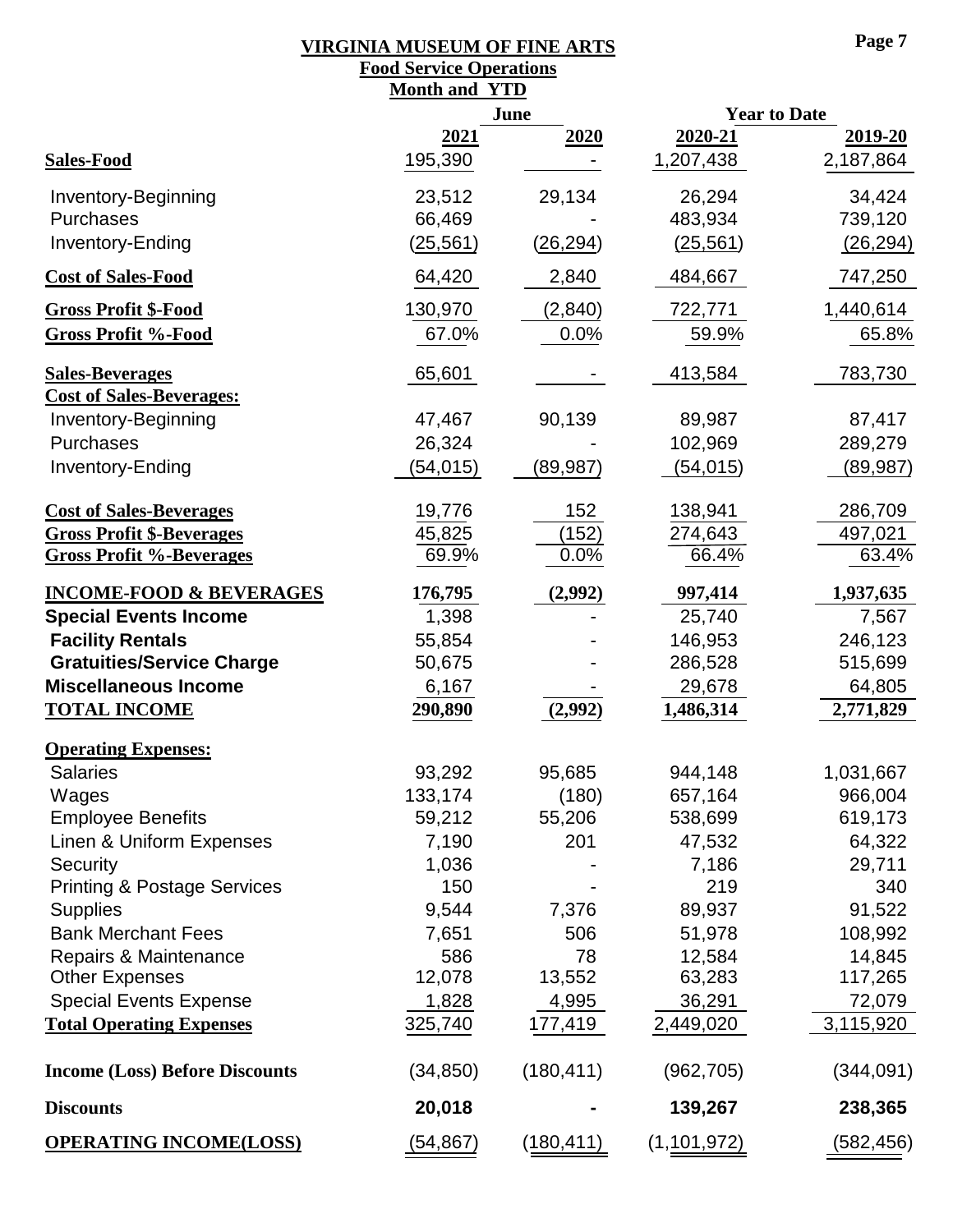#### **VIRGINIA MUSEUM OF FINE ARTS Museum Shop Month and YTD**

|                                              |            | June       |            | <b>Year to Date</b> |
|----------------------------------------------|------------|------------|------------|---------------------|
| <b>Income:</b>                               | 2021       | 2020       | 2020-21    | 2019-20             |
| <b>Sales-Merchandise</b>                     | 147,687    | 20,088     | 1,535,847  | 1,688,481           |
| Less: Discounts                              | 23,207     | 5,080      | 143,160    | 123,739             |
|                                              |            |            |            |                     |
| <b>Net Sales</b>                             | 124,481    | 15,008     | 1,392,688  | 1,564,742           |
| <b>Cost of Sales:</b>                        |            |            |            |                     |
| <b>Inventory-Beginning</b>                   | 383,185    | 615,605    | 625,960    | 404,402             |
| <b>Merchandise Purchases</b>                 | 10,842     | 11,109     | 402,857    | 980,364             |
|                                              | 394,027    | 626,714    | 1,028,817  | 1,384,766           |
| Inventory-Ending                             | (296, 634) | (625, 960) | (296, 634) | (625,960)           |
|                                              |            |            |            |                     |
| <b>Cost of Goods Sold</b>                    | 97,393     | 754        | 732,183    | 758,806             |
|                                              |            |            |            |                     |
| <b>Gross Profit on Sales</b>                 | 27,088     | 14,254     | 660,505    | 805,936             |
|                                              |            |            |            |                     |
| <b>Royalty Income</b>                        | 985        |            | 27,881     | 50,306              |
| <b>Royalty Expense</b>                       |            |            |            |                     |
| <b>Miscellaneous Income</b>                  |            | 1,701      |            | 2,662               |
| <b>Total Income</b>                          | 28,073     | 15,955     | 688,385    | 858,904             |
| <b>Operating Expenses:</b>                   |            |            |            |                     |
|                                              | 58,765     | 35,891     | 507,218    | 435,981             |
| Salaries and Wages<br><b>Office Expenses</b> | 41,366     | 10,973     | 60,016     | 58,874              |
| <b>Travel/ Meals Expense</b>                 | (45)       | 1,095      | (1, 412)   | 11,257              |
| Telephone, Postal, Freight                   | 1,402      | 1,933      | 2,126      | 10,444              |
| <b>Fringe Benefits</b>                       | 19,849     | 17,478     | 185,050    | 166,508             |
| <b>Outside Services</b>                      |            |            | 2,555      | 7,989               |
| <b>Public Relations/Advertising</b>          | 353        | 1,062      | 2,772      | 6,951               |
| <b>Storage/Store Rental</b>                  | 2,711      | 2,697      | 32,439     | 32,368              |
| Computer Support/ WEB Design                 | 100        | 3,576      | 17,167     | 12,580              |
| Cash Shortage (Overage)                      | (10)       |            | 22         | (37)                |
| <b>Bank Merchant Fees</b>                    | 2,767      | 2,030      | 38,927     | 46,164              |
| Computer/ Display/Sign Equipmer              | 5,659      |            | 10,619     | 11,685              |
| <b>Total Operating Expenses</b>              | 132,916    | 76,735     | 857,499    | 800,764             |
| <b>Net Operating Income (Loss)</b>           | (104, 844) | (60, 780)  | (169, 114) | 58,140              |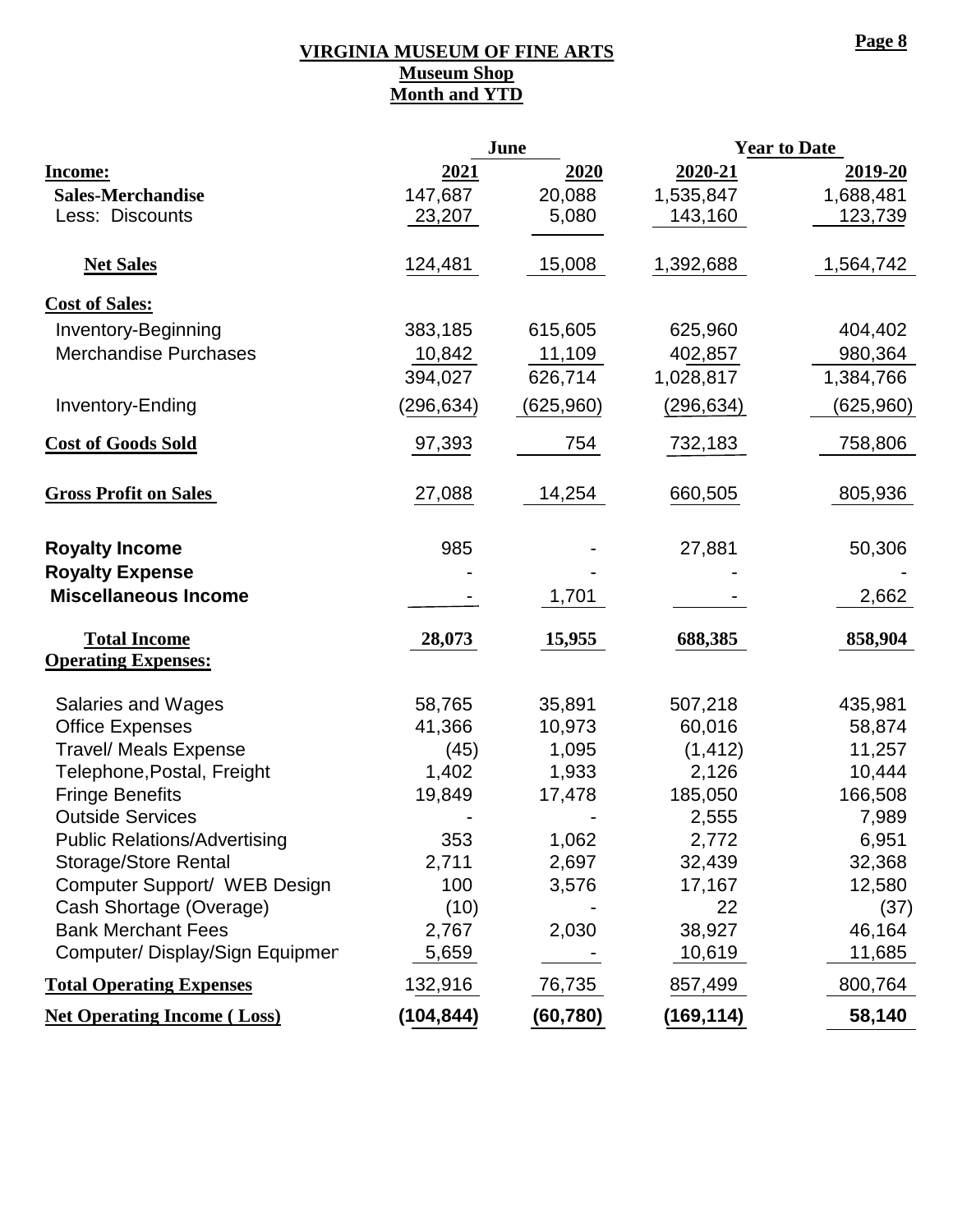#### **Page 9**

#### **MUSEUM SHOP Balance Sheet June 30, 2021**

## **ASSETS**

| Cash                 | 502,573 |
|----------------------|---------|
| Petty Cash           | 2,700   |
| Advances/Receivables | (1,664) |
| <b>Deposits</b>      |         |
| Inventories          | 296,634 |
| <b>Total</b>         | 800,243 |

## **LIABILITIES AND FUND EQUITY:**

| <b>Liabilities:</b>                            |            |
|------------------------------------------------|------------|
| <b>Accounts Payable</b>                        | 32,669     |
| Salaries & Wages Payable                       | 44,705     |
| <b>Sales Taxes Payable</b>                     | 6,473      |
| <b>Other Liabilities</b>                       | 17,927     |
|                                                |            |
| <b>Total Liabilities</b>                       | 101,774    |
| <b>Fund Equity:</b>                            |            |
| Balance-July 1, 2020                           | 867,583    |
| Add: Net Income (Loss)<br>Deduct: Transfer Out | (169, 114) |
| <b>Total Fund Equity</b>                       | 698,469    |
| Total                                          | 800,243    |